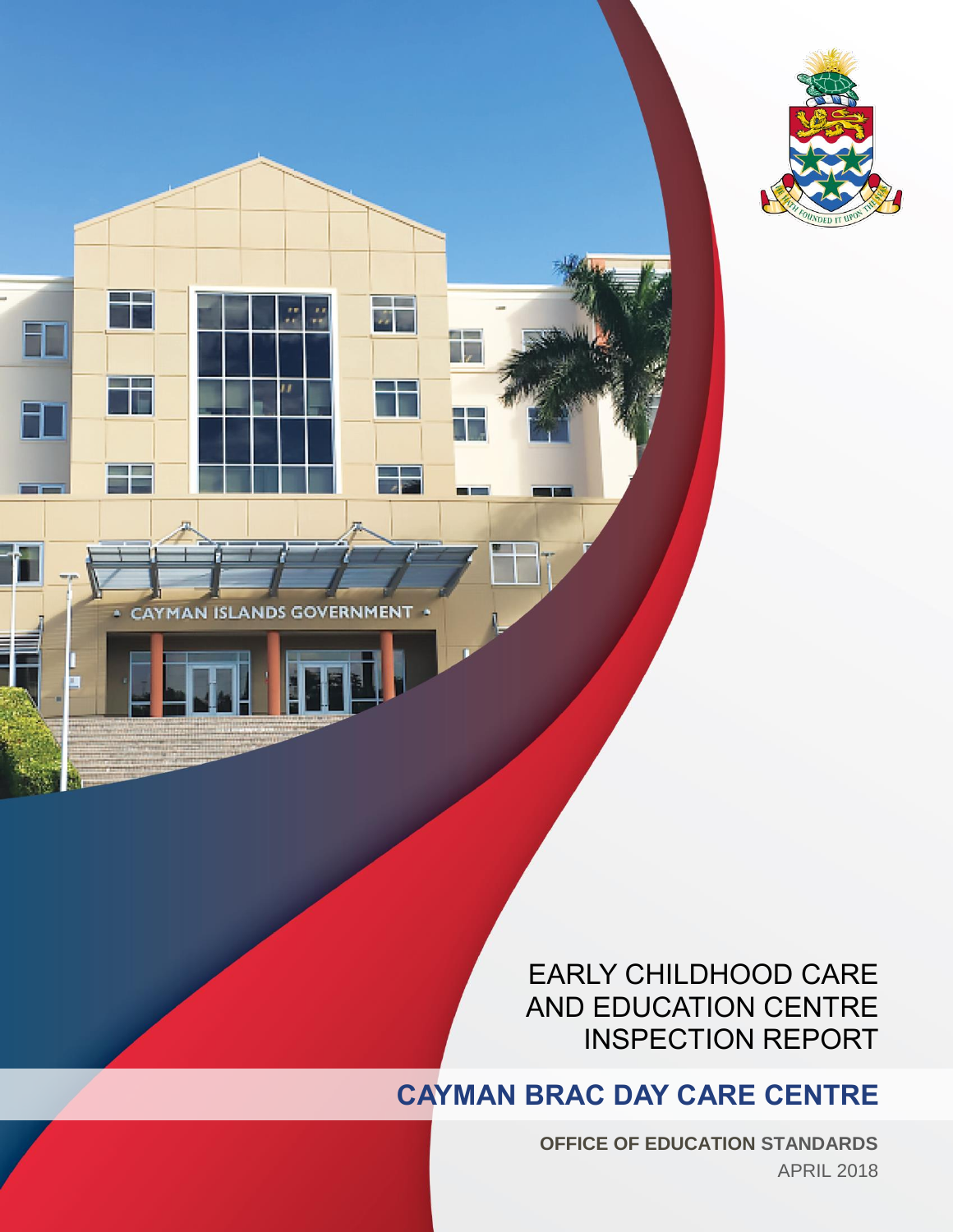# Table of Contents

| Office of Education Standards 9 |  |
|---------------------------------|--|

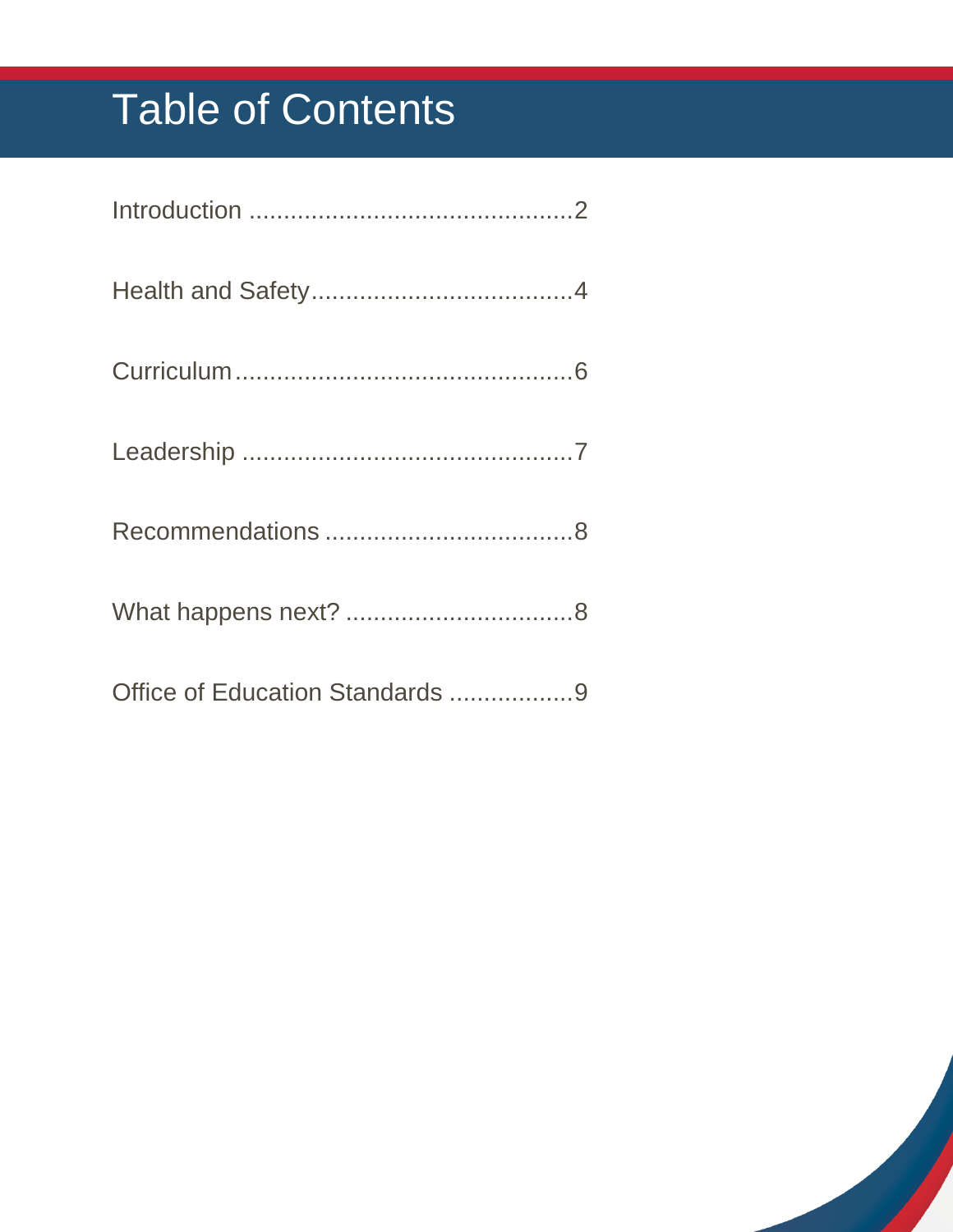# <span id="page-2-0"></span>Introduction

This inspection was undertaken in April 2018 at the request of the Ministry of Education. As specified within the Education Law (2016) Section 18 (3), 'the Minister shall require the Director of the Office of Education Standards to carry out independent assessment, monitoring and reporting of educational institutions at intervals of not more than four years, and at such other times as the Minister may consider necessary and expedient'.

The concerns raised by the Ministry of Education related to matters of health and safety, curriculum quality, staffing and leadership.

#### **Context**

The Cayman Brac Day Centre has been in operation since 1989. Originally, the Centre served staff employed by the District Administration, but in 1993 admissions procedures were revised to open enrolment also to children from the wider community. A number of management aspects of the Centre are overseen by the District Administration. The District Administration Department manages the appointment of staff, site maintenance and also the administration of fees.

At the time of this inspection there were 62 children on roll, from age twelve weeks to four years. The majority of the children are Caymanian.

#### **Inspection of Early Childhood Care and Education Centres**

Two inspectors from the Office of Education Standards visited the Centre from Tuesday  $3<sup>rd</sup>$  April to Wednesday  $4<sup>th</sup>$  April 2018. Inspectors spent time observing in the different playrooms and met with the Centre Manager and a senior manager from District Administration.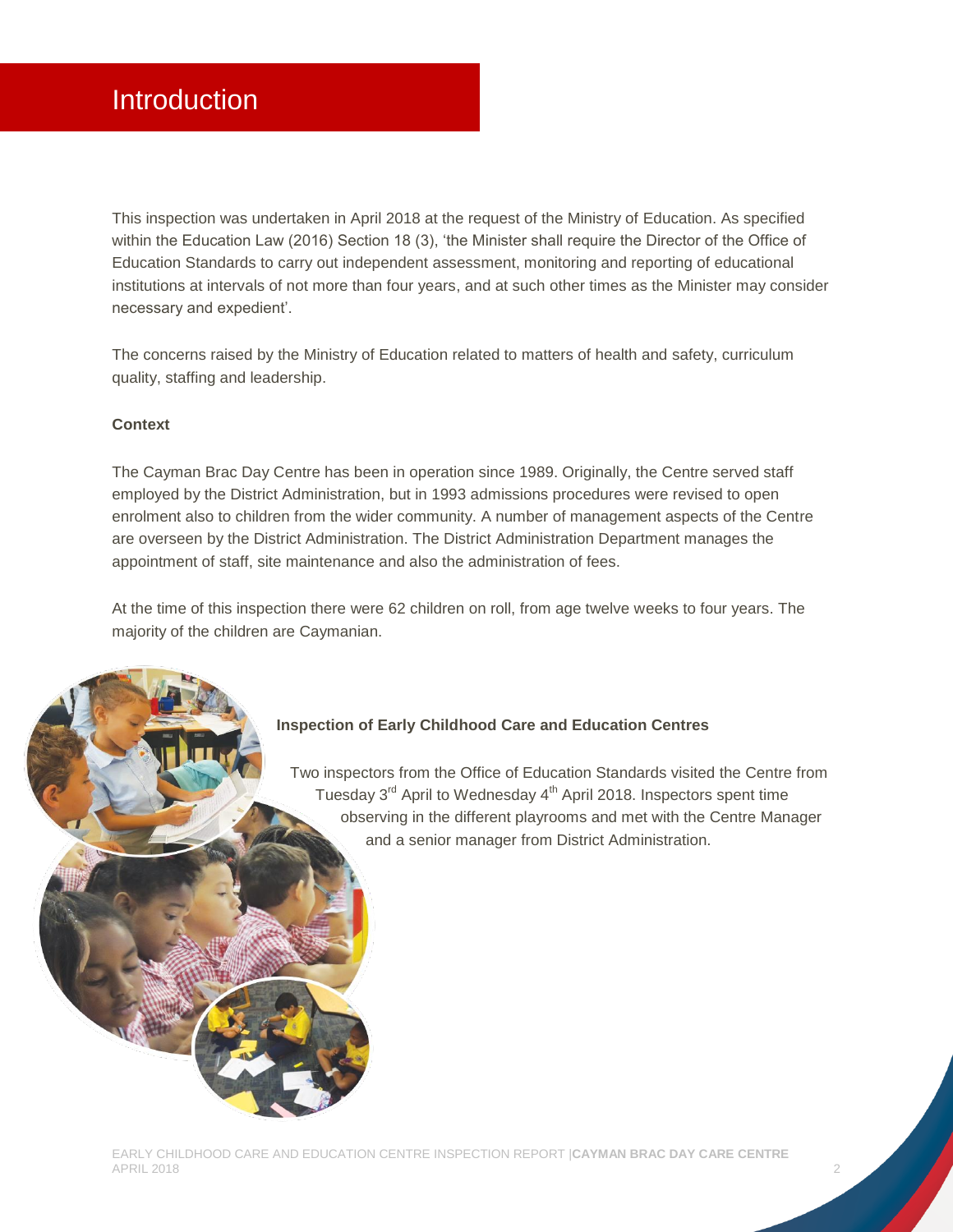### **Consistency in quantitative terminology**

Inspectors use quantitative terms in reports, as follows.

|                 | <b>Definition</b>                                                         | <b>Numerical</b> |
|-----------------|---------------------------------------------------------------------------|------------------|
| All             | The whole $-$ as used when referring to quantity,<br>extent, or duration. | 100%             |
| Almost all      | 90% and more                                                              | 90% to 99%       |
| <b>Most</b>     | Three quarters or more but less than 90%                                  | 75% to 89%       |
| <b>Majority</b> | Half or more but less than three quarters                                 | 50% to 74%       |
| <b>Minority</b> | 15% or more but less than half                                            | 15% to 49%       |
| <b>Few</b>      | Up to $15%$                                                               | 0% to 14%        |

### **Summary**

Inspectors evaluated the quality of provision in the areas of concern raised by the Ministry of Education. These included health and safety, the quality of the curriculum, staffing and leadership.

The inspectorate concluded that there were important weaknesses in the quality of provision at Cayman Brac Day Care Centre.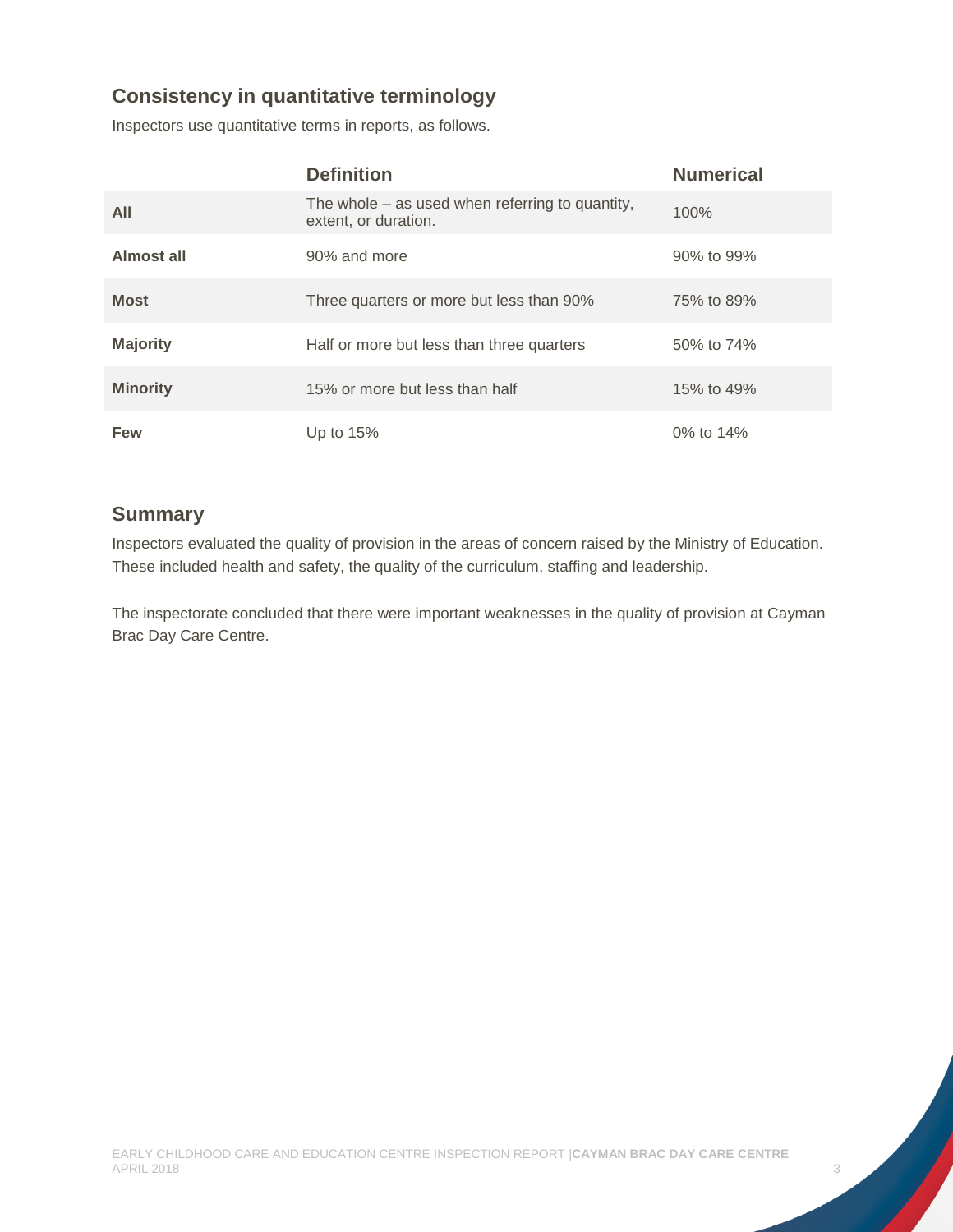# <span id="page-4-0"></span>Health and Safety

### **The Ministry of Education has expressed concern regarding a number of matters relating to the care and welfare of children and staff.**

Inspectors noted important weaknesses in the quality of provision, particularly with regard to health, safety and hygiene.

At the time of the inspection, the number of children on roll in the three to four year old class was 29. Although there were fewer children actually present, the room size did not meet regulation requirements for the number of children on roll. Space was very limited in this class area and throughout the Day Care Centre. The area immediately adjacent to this classroom had previously been available as a breakout space. The area had been redefined for use by younger children and this significantly constrained the curriculum and learning opportunities available to the three to four old children.

There are a number of bathrooms available for children's use in the centre. However, there are none allocated specifically for use by boys or girls as indicated within Education Council Guidelines. The number of toilets available for the three to four year children to use was insufficient for the number of children on roll.

There were a number of cots in use within the main infant area. It was noted that the Education Council requirement to ensure these were a minimum of 30 inches apart was not met.

Two rooms used by children in the Day Care Centre had no natural light and, as a result of the revised designation of the learning areas, there was no specified sick-bay area for children who become unwell during the day.

There had been annual safety checks during which the children and staff had practised routines in the case of a fire. There were no records of more regular drills and management documentation pertaining to fire safety was incomplete and insufficiently detailed. Fire routines were posted in most rooms, though not all. The displayed information, however, did not specify the required exit routes or meeting points. Fire drills had taken place at different times over the two years but issues identified on those occasions had not been satisfactorily resolved to ensure improved evacuation arrangements.

Early Years staff from the Ministry of Education visited the Cayman Brac Day Care Centre to offer training and support. Despite this regular guidance, arrangements to ensure full compliance with Education Council guidelines required improvement. The Day Care Centre lacked consistent, comprehensive and informed professional guidance. Such support was necessary to ensure full compliance and effective decision-making particularly with regard to the steps that should be taken to improve the quality of provision.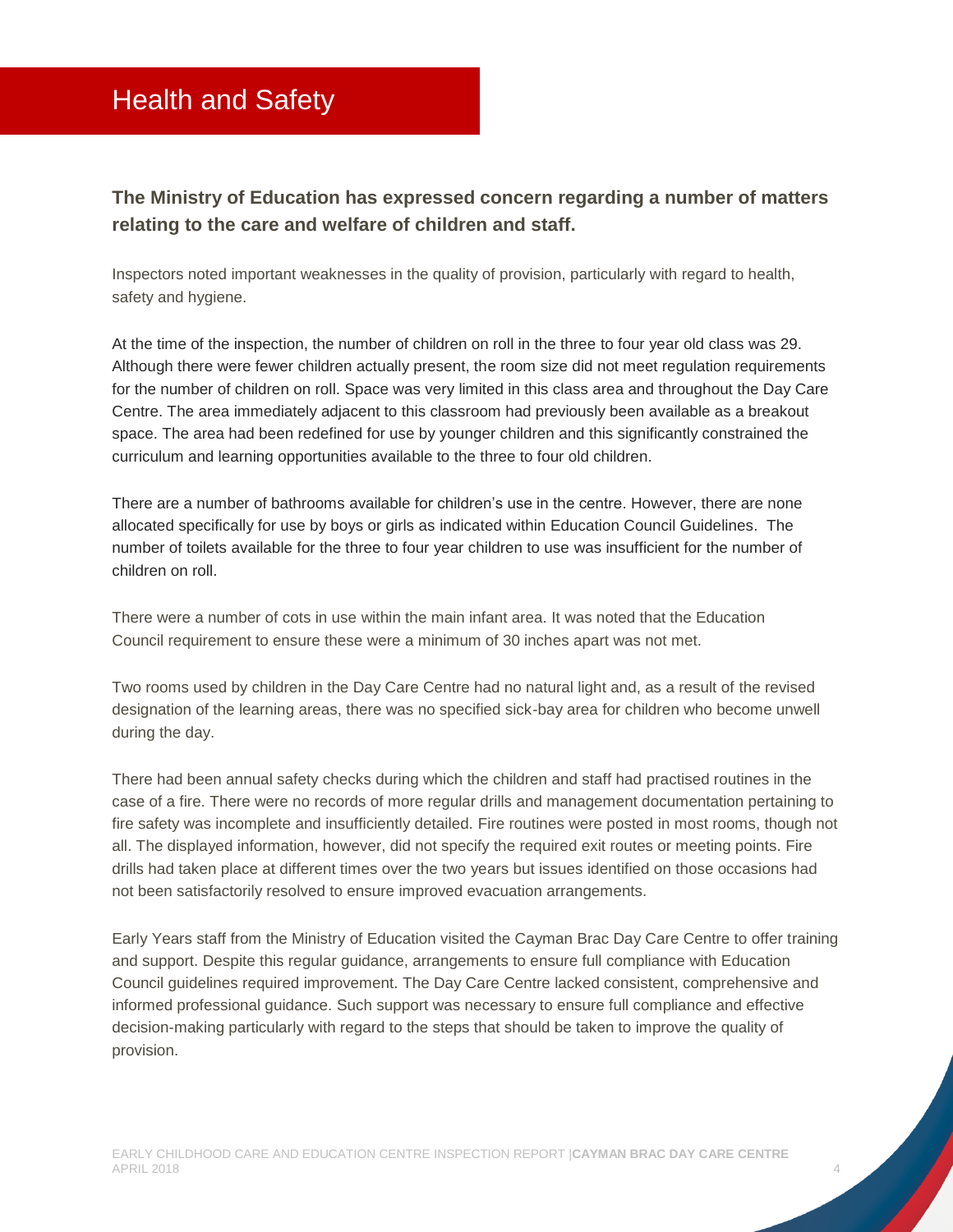The area at the entrance to the Day Care Centre was used by staff working with the infant children. It served as a breakout area with some facilities for changing and for play. However, adults also frequently used the area as a thoroughfare and almost all did not wear any protective covering to their footwear. Consequently, this organisational arrangement presented some risk in terms of managing hygiene and establishing good routines for cleanliness.

Staff spent time throughout the day helping to ensure that good hygiene routines were followed. Charts were used in each playroom to record daily cleaning practices. In the afternoon, an appointed member of staff cleaned the main rooms and all floor areas. Despite these efforts, however, policies and practices were not effectively managed and routines were still not yet sufficiently rigorous.

Numerous areas in the Day Care Centre were cluttered and this was reportedly due to the shortage of storage space for resources. The staff base was inaccessible due to the storage of large wooden cots and other equipment in the room. Similarly, adult toilet facilities were used for the storage of items, including play equipment. In both cases the arrangements presented a health and hygiene risk for staff and for children. In addition, the building was poorly maintained and there were a number of minor repairs both inside and outside of the building which required attention and which had previously been reported to the relevant authorities. In a significant number of play areas and in the dining area and main office, large cracks in the walls, particularly near to window areas had been reported to District Management for investigation. At the time of the inspection, there had been no resolution or planned action communicated to the Child Care Manager regarding the matter.

Inspectors checked two of the first aid boxes in the Day Care Centre and noted that a significant number of required items, as specified within Education Council guidance, were not available for staff to use in the case of an injury or accident.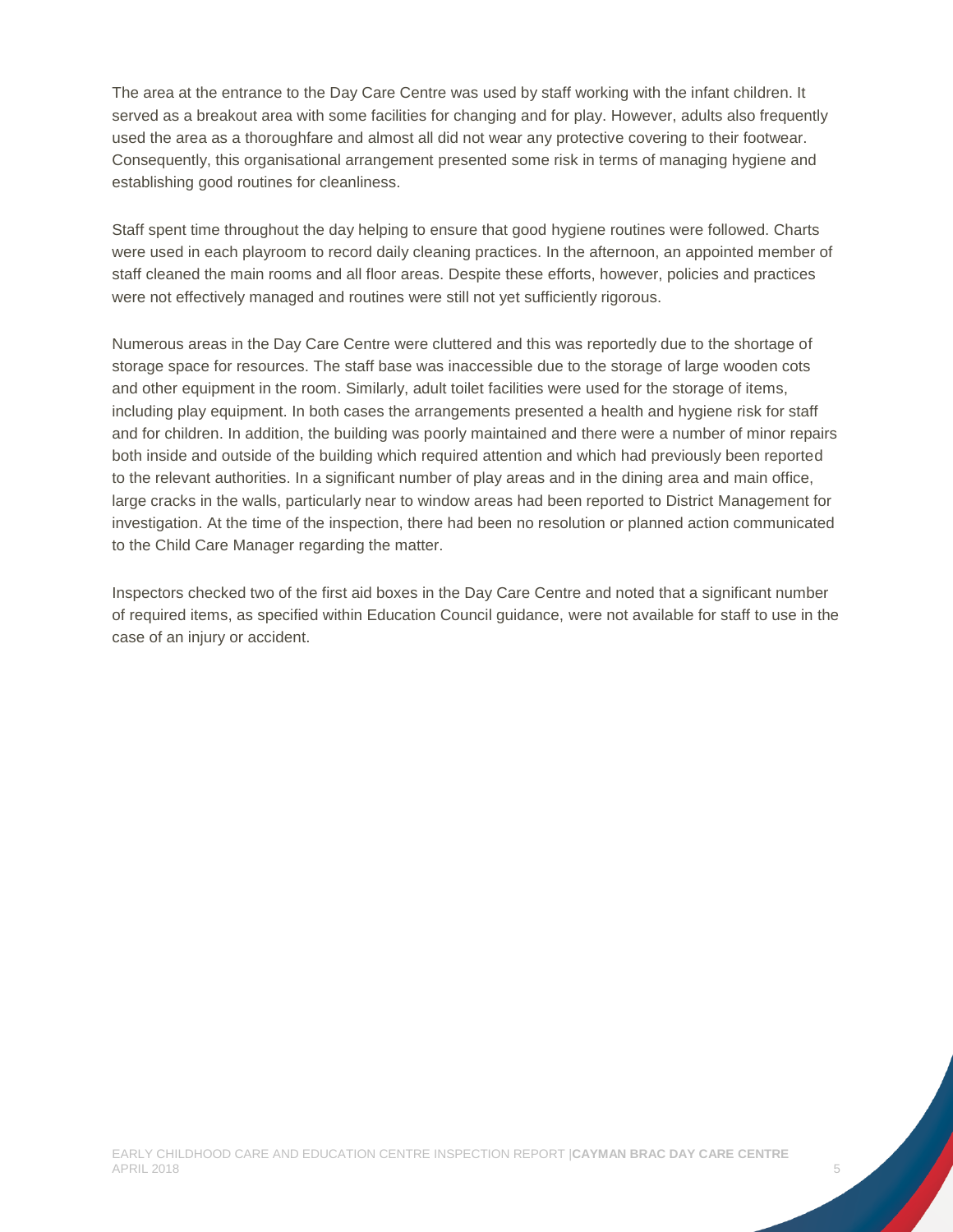# <span id="page-6-0"></span>**Curriculum**

### **The Ministry of Education has expressed concern regarding the quality of the curriculum programme in the Day Care Centre.**

There were important weaknesses in the quality of the curriculum delivered in the Day Care Centre.

Inspectors observed sessions in all of the playrooms as well as outdoor play and lunchtime routines. Relationships between staff and children were positive. Adults working with all ages were attentive to the children's needs and were knowledgeable regarding each child's personal preferences and their achievements. In each area the childcare assistant planned the learning activities focussing upon the four areas of learning as required within the Cayman Islands Early Years curriculum. The Child Care Manager monitored the plans. Overall, activities were appropriate to the age and stage of the relevant children. There was, however, considerable scope to improve the range of activities across the day to include, for example, a better balance between adult-led and child-directed tasks. Too often, it was noted, the activities were restricted by the space available, particularly in the infant learning areas. Space constraints for the three to four-year old children resulted in the absence of established learning centres to encourage the children's independent learning as well as opportunities for exploration. Inspectors noted a limited range of age-appropriate books in the Day Care Centre to support the children's emerging literacy skills. Over the two days of inspection, no opportunities were provided for the children to interact with books. Furthermore, while the toddlers engaged in spontaneous play with balls, blocks, and other learning resources there were limited structured activities to support the development of their fine and gross motor skills.

In all stages from toddlers to four-year old children, the spacious outdoor area was not used effectively to promote children's physical and social skills. Staff did not consistently promote children's achievement in communication and early mathematical learning. Overall, the quality of intervention by staff required improvement at all stages of the Day Care Centre to more effectively promote the children's communication skills.

Assessment strategies were underdeveloped in the Day Care Centre and were a notable weakness in the quality of provision. Information regarding individual children's interests and achievements was not well managed and observations from day to day were not used well to inform planning for learning. Files including example pieces of work had been developed but these needed to be reviewed to include more meaningful links to the appropriate stages of development relevant to each phase of learning.

Reporting arrangements to parents required improvement to include a more detailed and comprehensive account of each child's achievements against developmental goals.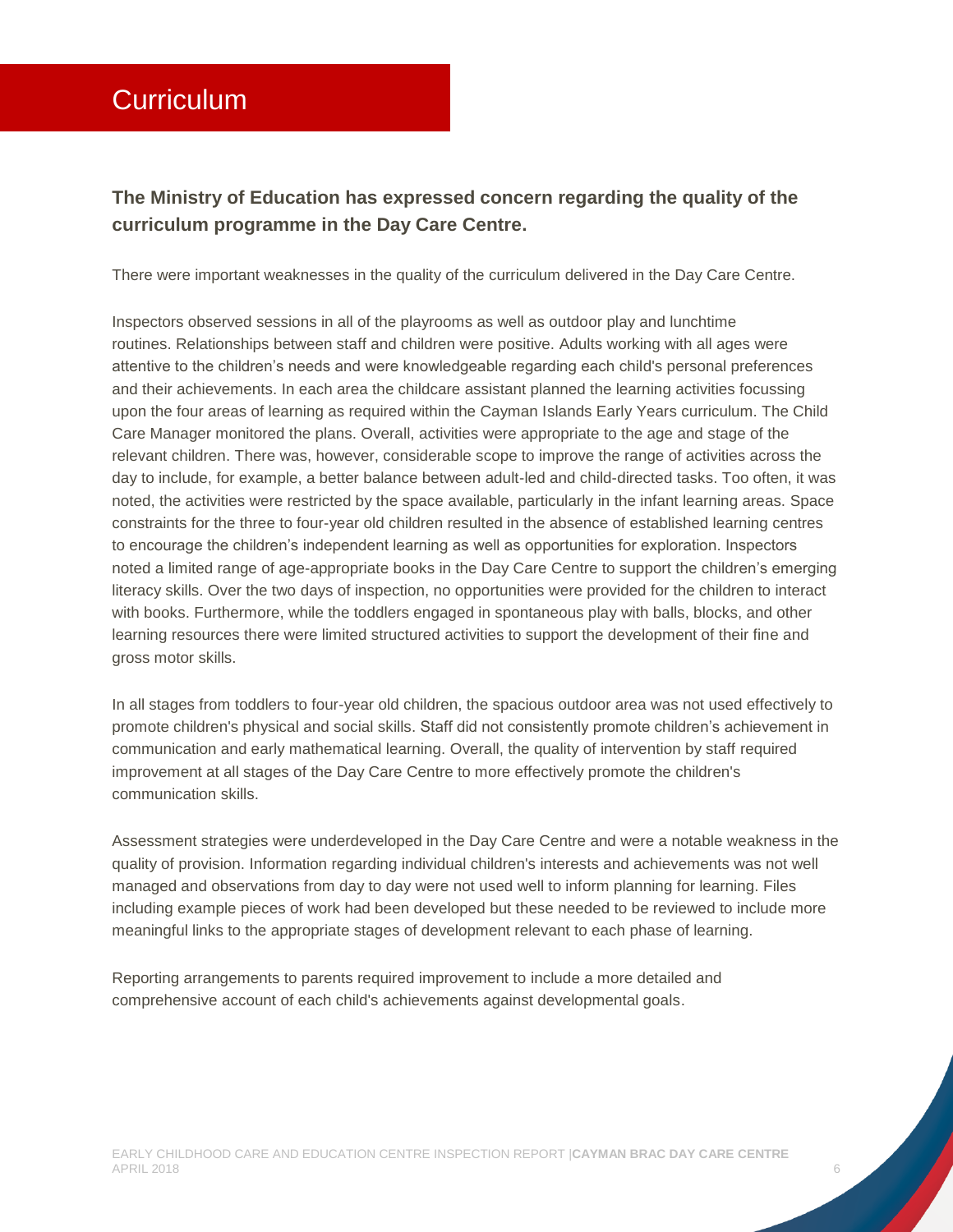<span id="page-7-0"></span>**The Ministry of Education has expressed concern regarding aspects of leadership and management at the Day Care Centre. In particular, the Ministry sought improvement to current staffing and admissions arrangements, requiring the appointment of a qualified teacher to the Day Care Centre to meet Education Council requirements.**

There were important weaknesses in the staffing arrangements for the Day Care Centre.

Education Council Guidelines for Early Childhood Care and Education Centres (2013) state that there should be at least one person holding a certificate of license to teach in the Cayman Islands on site in each licensed Early Years institution. The Cayman Brac Day Care Centre has no such member of staff although arrangements for such an appointment are currently in process.

In addition, the Centre is not yet registered with Education Council and therefore is not yet subject to the requirements and best practice directives associated with the registration of all Early Years Centres in the Cayman Islands.

Inspectors reviewed the attendance records kept by staff for the current and last academic sessions. Although attendance figures fluctuated from week to week, it was clear that the number on roll at times exceeded Education Council requirements for the physical space available. The playroom attendance registers also indicated variation in the ages of children within each area of the Day Care Centre. This required further review by staff to ensure equity in terms of curriculum delivery for all children.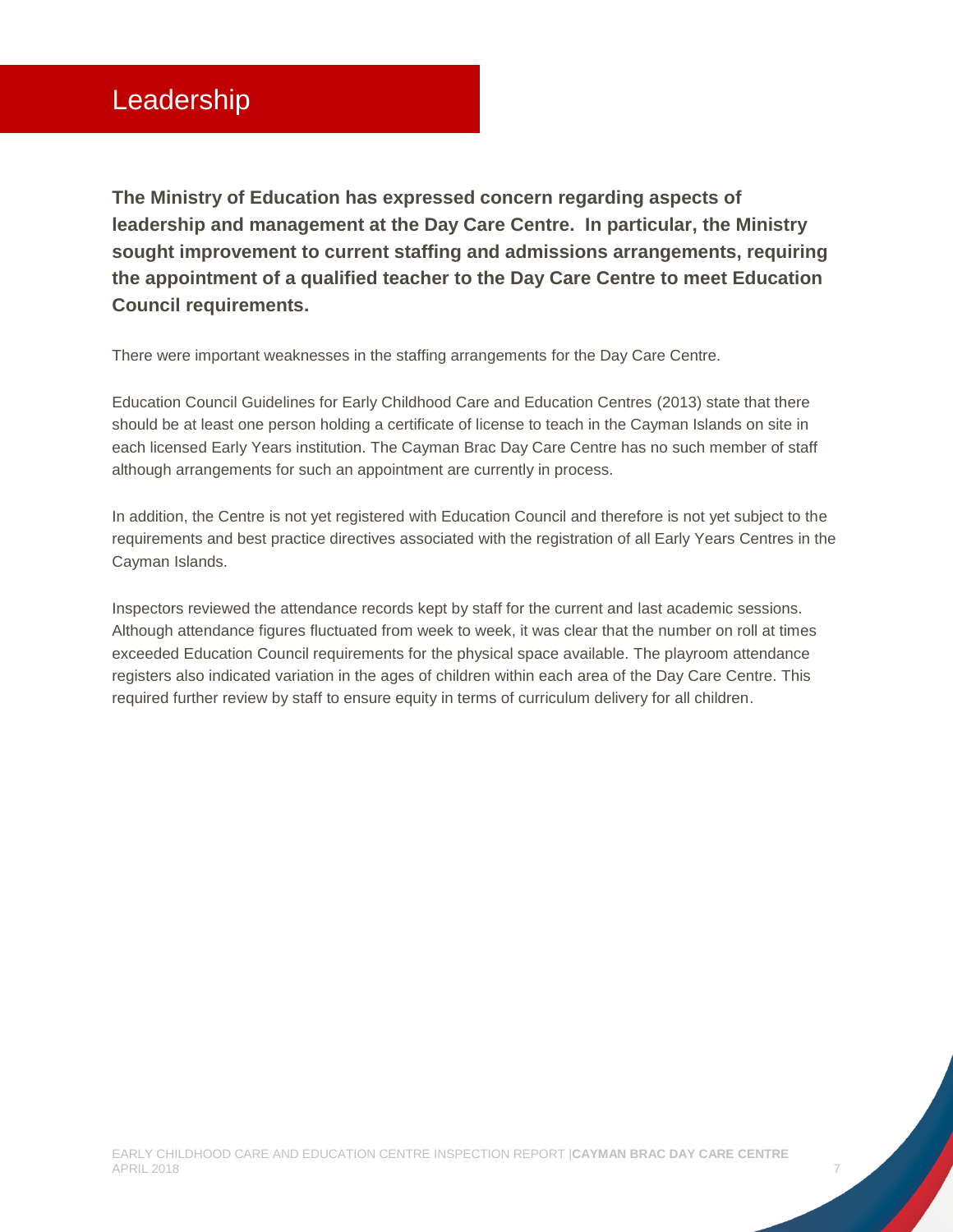## <span id="page-8-0"></span>Recommendations

**In order to improve the quality of provision at Cayman Brac Day Care Centre, the Child Care Manager, staff, District Administrator and Ministry of Education should address the following four recommendations.**

- The Child Care Manager and staff should review the organisation of playrooms in the Centre and adapt admissions arrangements accordingly to make more effective use of the available space and ensure full compliance with all relevant Education Council requirements.
- The Child Care Manager, in partnership with relevant officers from the Ministry of Education, should improve curriculum delivery and the quality of staff interactions to support children's learning.
- The Child Care Manager and District Authority should meet registration requirements identified within this report, including the appointment at the earliest opportunity of an appropriately qualified teacher to the staff team.
- The Child Care Manager, staff and other relevant authorities should improve health and safety arrangements as identified within this report

# <span id="page-8-1"></span>What happens next?

As the quality of provision in key aspects of leadership, curriculum and health and safety are judged to be weak, Cayman Brac Day Care Centre is required to develop an action plan to address the recommendations stated in this report. This action plan must be sent to the Office of Education Standards within 40 working days from the publication of this report.

The Office of Education Standards will monitor the progress made by Cayman Brac Day Care Centre and will undertake a further inspection within six months.